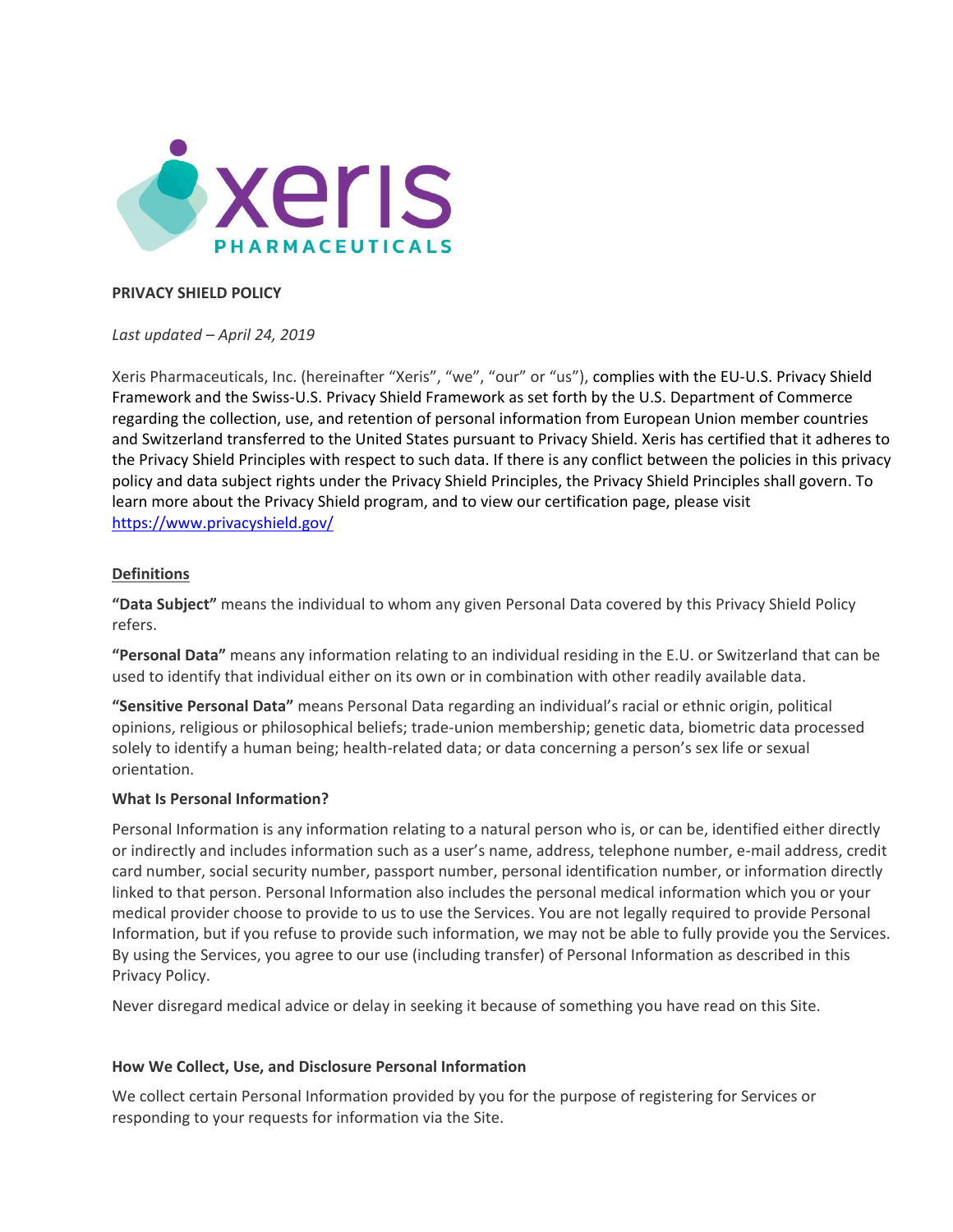

We may use your Personal Information or Usage Information that we collect about you:

- to provide you with Services or process transactions that you have requested or agreed to receive including to send you electronic newsletters, or to provide you with special offers or promotional materials on behalf of us or third parties;
- to process your registration with the Services, including verifying your information is active and valid;
- to improve the Services, to customize your experience with the Services, or to serve you specific content that is most relevant to you;
- to enable you to participate in a variety of the Service features such as online or mobile entry sweepstakes, contests or other promotions;
- to contact you regarding your use of the Services and, in our discretion, changes to the Services or our policies;
- for internal business purposes;
- for inclusion in our data analytics; and
- for purposes disclosed at the time you provide your information or as otherwise set forth in this Privacy Policy.

We do not disclose any Personal Information about you to any third parties except under the following circumstances:

- We may need to disclose your Personally Information when required by law, regulation, or if we have a good-faith belief that such action is necessary to comply with a court order or subpoena, to cooperate with investigations by law enforcement or regulatory authorities or to participate or cooperate with a judicial proceeding.
- In a merger, acquisition by another company, or a sale of all or a portion of our assets, your Personal Information will, in most instances, be transferred to the control of a third party. We will post a notice on our Site for 30 days after a change of ownership or control of our business or assets. If you have provided us with your email address, we may (but are not required to) send you an email notifying you of such transfer.
- Personal Information which Xeris collects for a particular purpose will only be saved and used for that purpose, unless you agree to allow Xeris to use it for some other purpose. When you have provided Personal Information to Xeris for a particular purpose, Xeris may disclose such information to other companies that Xeris has engaged to assist it in fulfilling your request. This may include, but is not limited to, fulfillment houses, billing services, transaction managers, credit verification services, and other third-party service providers. Xeris may also disclose any your personal information to law enforcement or other appropriate third parties in connection with criminal investigations, investigation of fraud, infringement of intellectual property rights, or other suspected illegal activities, as may be required by applicable law, or, as Xeris may deem necessary in its sole discretion, in order to protect the legitimate legal and business interests of Xeris.

### **Scope and Responsibility**

This Privacy Shield Policy applies to Personal Data transferred from European Union member countries and Switzerland to Xeris' operations in the U.S. in reliance on the respective Privacy Shield framework and does not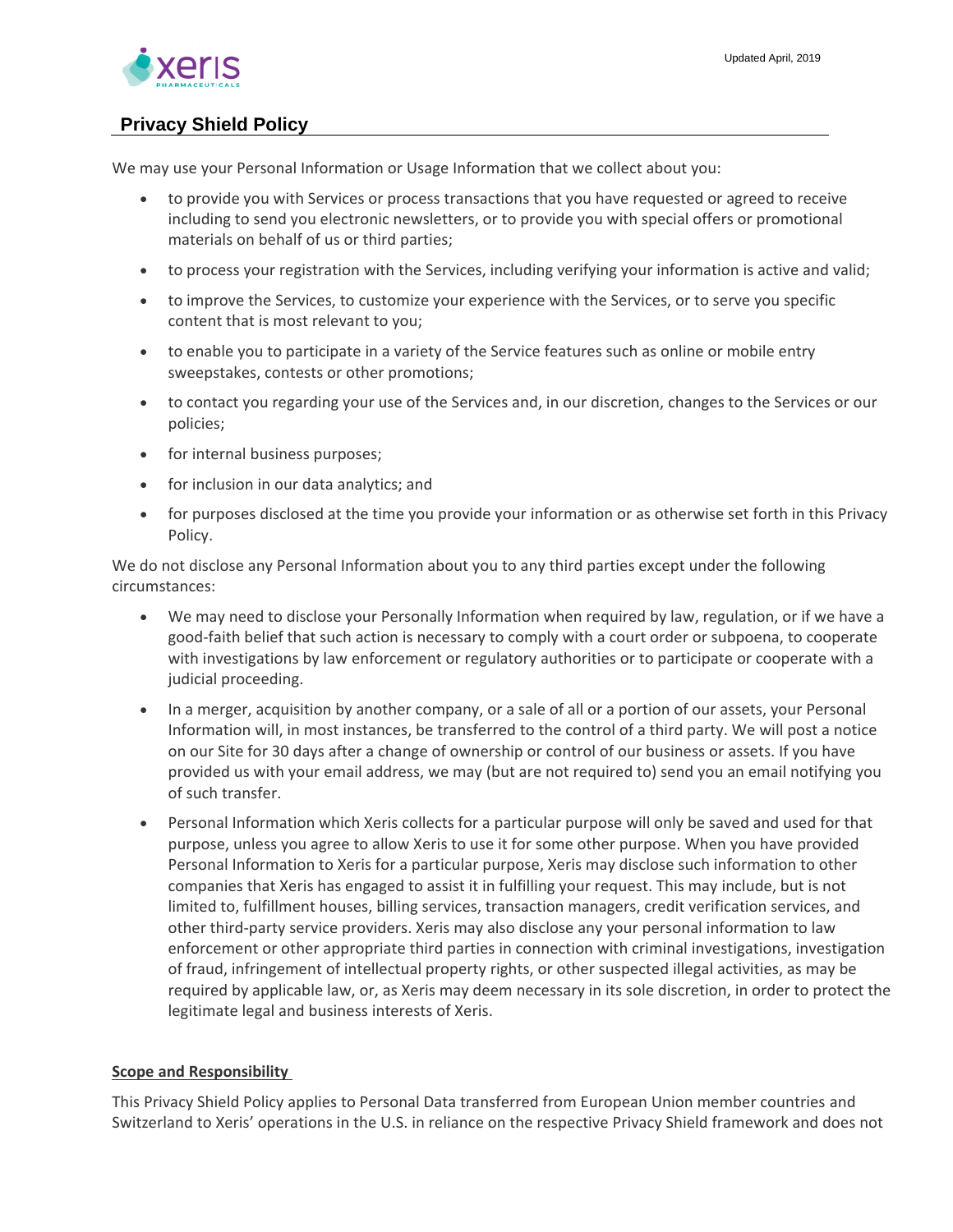

apply to Personal Data transferred under Standard Contractual Clauses or any approved derogation from the EU Directive.

Some types of Personal Data may be subject to other privacy-related requirements and policies. For example:

- Some Xeris websites have their own privacy policies.
- Personal Data regarding and/or received from a client is also subject to any specific agreement with, or notice to, the client, as well as additional applicable laws and professional standards.
- Employee Personal Information is subject to internal human resource policies including the Employee Data Privacy Notice.

All employees of Xeris that have access in the U.S. to Personal Data covered by this Privacy Shield Policy are responsible for conducting themselves in accordance with this Privacy Shield Policy. Adherence by Xeris to this Privacy Shield Policy may be limited to the extent required to meet legal, regulatory, governmental, or national security obligations, but Personal Data covered by this Privacy Shield Policy shall not be collected, used, or disclosed in a manner contrary to this policy without the prior written permission of Xeris' Data Protection Officer.

Xeris employees responsible for engaging third parties to which Personal Data covered by this Privacy Shield Policy will be transferred are responsible for obtaining appropriate assurances that such third parties have an obligation to conduct themselves in accordance with the applicable provisions of this Privacy Shield Principles, including any applicable contractual assurances required by Privacy Shield.

### **Privacy Shield Principles**

Xeris commits to subject to the Privacy Shields' Principles all Personal Data received by Xeris in the U.S. from European Union member countries and Switzerland in reliance on the respective Privacy Shield framework.

### **1. Notice**

Xeris notifies Data Subjects covered by this Choice Privacy Shield Policy about its data practices regarding Personal Data received by Xeris in the U.S. from European Union member countries and Switzerland in reliance on the respective Privacy Shield framework, including the types of Personal Data it collects about them, the purposes for which it collects and uses such Personal Data, the types of third parties to which it discloses such Personal Data and the purposes for which it does so, the rights of Data Subjects to access their Personal Data, the choices and means that Xeris offers for limiting its use and disclosure of such Personal Data, how Xeris' obligations under the Privacy Shield are enforced, and how Data Subjects can contact Xeris with any inquiries or complaints.

### **2. Choice**

We will provide an individual opt-out choice, or opt-in for sensitive data, before we share your data with third parties other than our agents, or before we use it for a purpose other than which it was originally collected or subsequently authorized. To request to limit the use and disclosure of your personal information, please submit a written request to [privacy@xerispharma.com.](mailto:privacy@xerispharma.com)

### **3. Accountability for Onward Transfer**

We may transfer Personal Data covered by this Privacy Shield Policy to third parties with which we contract to provide support services including, but not limited to, clinical research organizations, laboratory organizations, or clinical analytics companies. In the event we transfer Personal Data to such third parties, we will do so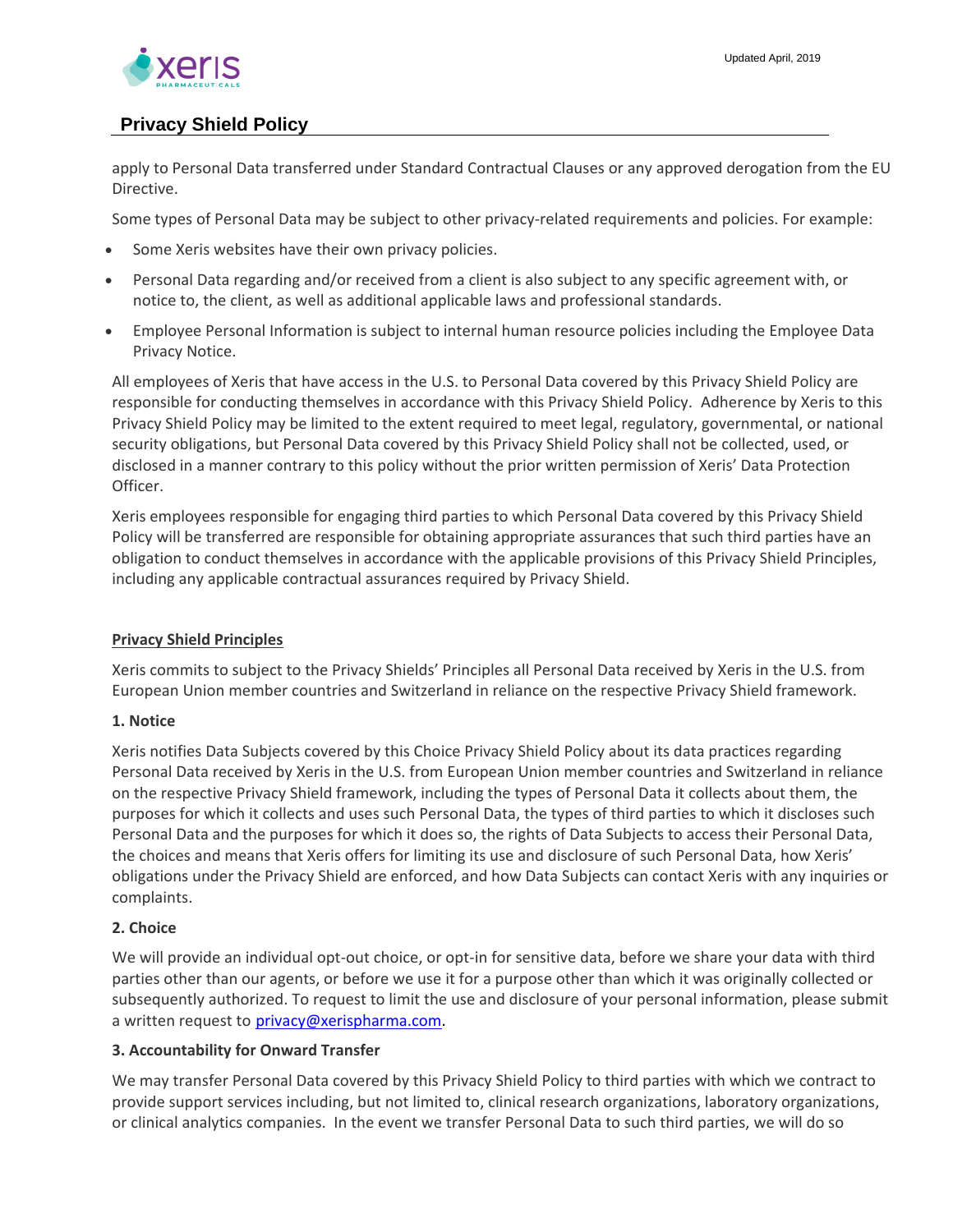

consistent with any notice provided to Data Subjects and any consent they have given, and only if the third party has given us contractual assurances that it will (i) process the Personal Data for limited and specified purposes consistent with any consent provided by the Data Subjects, (ii) provide at least the same level of protection as is required by the Privacy Shield Principles and notify us if it makes a determination that it cannot do so; and (iii) cease processing of the Personal Data or take other reasonable and appropriate steps to remediate if it makes such a determination. If Xeris has knowledge that a third party acting as a controller is processing Personal Data covered by this Privacy Shield Policy in a way that is contrary to the Privacy Shield Principles, Xeris will take reasonable steps to prevent or stop such processing.

With respect to our agents, we will transfer only the Personal Data covered by this Privacy Shield Policy needed for an agent to deliver to Xeris the requested product or service. Furthermore, we will (i) permit the agent to process such Personal Data only for limited and specified purposes; (ii) require the agent to provide at least the same level of privacy protection as is required by the Privacy Shield Principles; (iii) take reasonable and appropriate steps to ensure that the agent effectively processes the Personal Data transferred in a manner consistent with Xeris' obligations under the Privacy Shield Principles; and (iv) require the agent to notify Xeris if it makes a determination that it can no longer meet its obligation to provide the same level of protection as is required by the Privacy Shield Principles. Upon receiving notice from an agent that it can no longer meet its obligation to provide the same level of protection as is required by the Privacy Shield Principles, we will take reasonable and appropriate steps to stop and remediate unauthorized processing.

In certain situations, we may be required to disclose personal data in response to lawful requests by public authorities, including to meet national security or law enforcement requirements.

Xeris' accountability for personal data that it receives in the United States under the Privacy Shield and subsequently transfers to a third party is described in the Privacy Shield Principles. In particular, Xeris remains responsible and liable under the Privacy Shield Principles if third-party agents that it engages to process personal data on its behalf do so in a manner inconsistent with the Principles, unless Xeris proves that it is not responsible for the event giving rise to the damage.

### **4. Security**

Xeris takes reasonable and appropriate measures to protect Personal Data covered by this Privacy Shield Policy from loss, misuse, and unauthorized access, disclosure, alteration, and destruction, taking into due account the risks involved in the processing and the nature of the Personal Data. We have appointed a Data Protection Officer to oversee Xeris' protection of personal data who may be contacted a[t d.x.jung@mydata-trust.com](https://crm.basenet.nl/emailnew.html) if you have questions regarding this Privacy Shield Policy or your rights hereunder.

### **5. Data Integrity and Purpose Limitation**

Xeris limits the collection of Personal Data covered by this Privacy Shield Policy to information that is relevant for the purposes of processing including, but not limited to, demographic and medical data relating to clinical trial research subjects and contact information related to the health care professionals supporting such clinical trials. Xeris does not process such Personal Data in a way that is incompatible with the purposes for which it has been collected or subsequently authorized by the Data Subject.

Xeris takes reasonable steps to ensure that such Personal Data is reliable for its intended use, accurate, complete, and current. Xeris takes reasonable and appropriate measures to comply with the requirement under the Privacy Shield to retain Personal Data in identifiable form only for as long as it serves a purpose of processing, which includes Xeris' obligations to comply with professional standards, Xeris' business purposes and unless a longer retention period is permitted by law, and it adheres to the Privacy Shield Principles for as long as it retains such Personal Data.